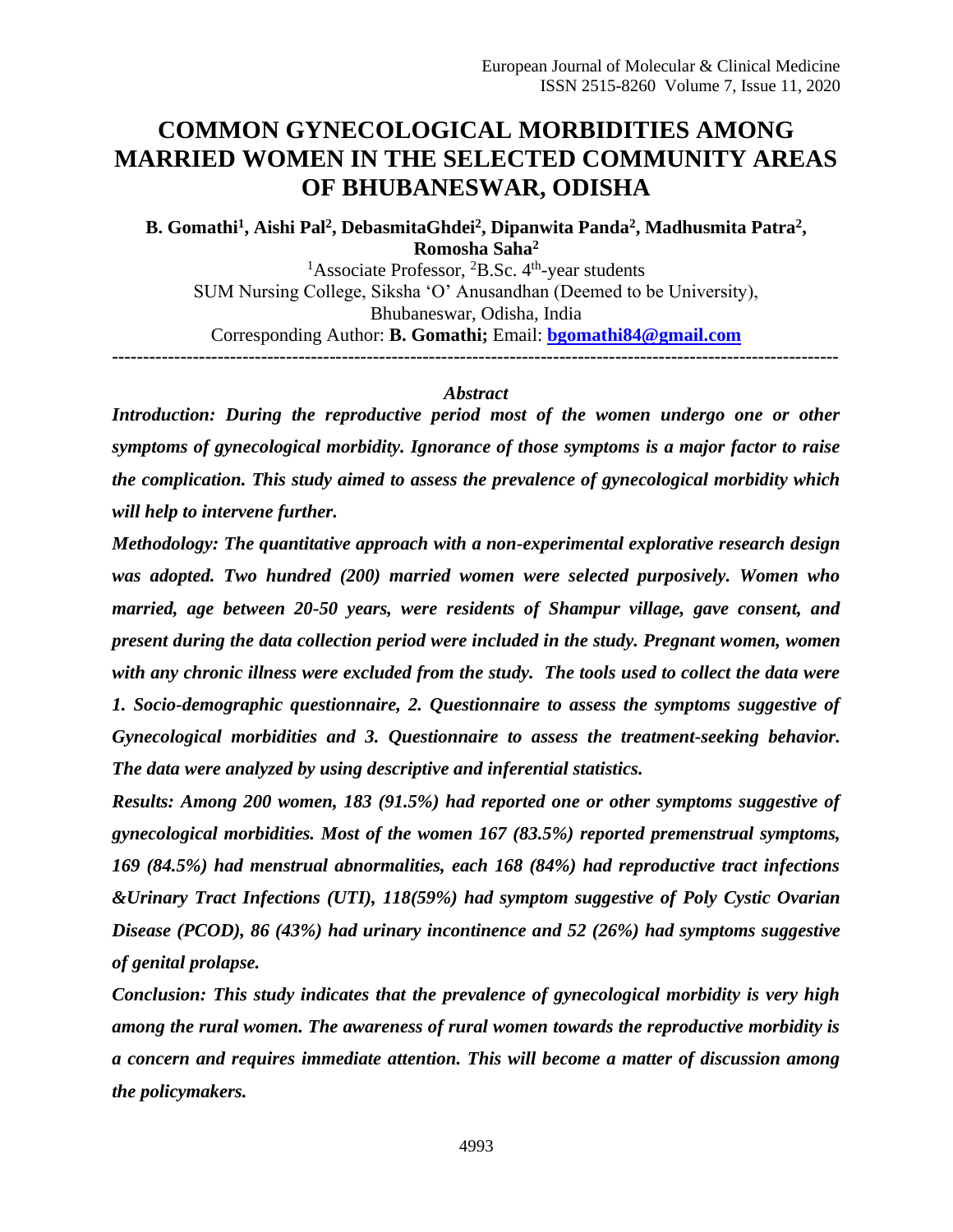#### *Keywords: Common Gynecological Morbidity, Married Women, Community area.*

### **Introduction**

Woman is the backbone of the family and "she" who makes the 'home'. Though the woman is celebrated for her childbirth, regarding her menstrual or sexual health she is considered imperfect, feminine and is expected to suffer in silence.  ${}^{1}A$  healthy reproductive system is an essential component of the general health and well-being of a woman. According to International Conference on Population Development (ICPD), reproductive health as a state of complete physical, mental and social well-being and not merely the absence of disease or infirmity, in all matters relating to the reproductive system and its functions and processes. Universal access to sexual and reproductive health-care services including family planning, information, education and the integration of reproductive health into national strategies and programs by 2030 became a main agenda in Sustainable Development goal 2030. <sup>2</sup>

Most gynecological problems arise during the reproductive years. Morbidities specific to women can broadly be classified into three major groups: namely reproductive, gynecological and contraceptive. Gynecological problems constitute a major proportion of disease burden in women, and are more common than reproductive and contraceptive related morbidities.<sup>3</sup> Gynecological morbidity is defined as a structural and functional disorder of genital tract not related to pregnancy, delivery, or puerperium which includes health problems such as RTIs, menstrual problems, cervical ectopic, infertility, cancers, prolapse and problems related to intercourse. Gynecological morbidities lead to considerable disability, loss of productivity, absenteeism, physical, mental and social stress, and substantial economic burden on families and individual. <sup>4</sup>

According to the Indian Council of Medical Research (ICMR) task force study, 35-58.9% of women complaining about gynecological problems in India and ranges varied greatly across the areas.3,6 A Systematic Review on Gynecological morbidities was done by Dheresa M et al which depicts that the prevalence of pelvic organ prolapse was 13%, infertility was 8%, reproductive tract infection was 38% and menstrual disorders was 28%. The overall prevalence of gynecological morbidity was 22% (95% CI=17%-27%, I2=99.38%,  $p=000$ ). <sup>5</sup>Mathur M stated in his community-based cross-sectional study 722(59.5%) of the 1214 study subjects had one or more symptoms related to common gynecological morbidities. Among symptomatic, 594 out of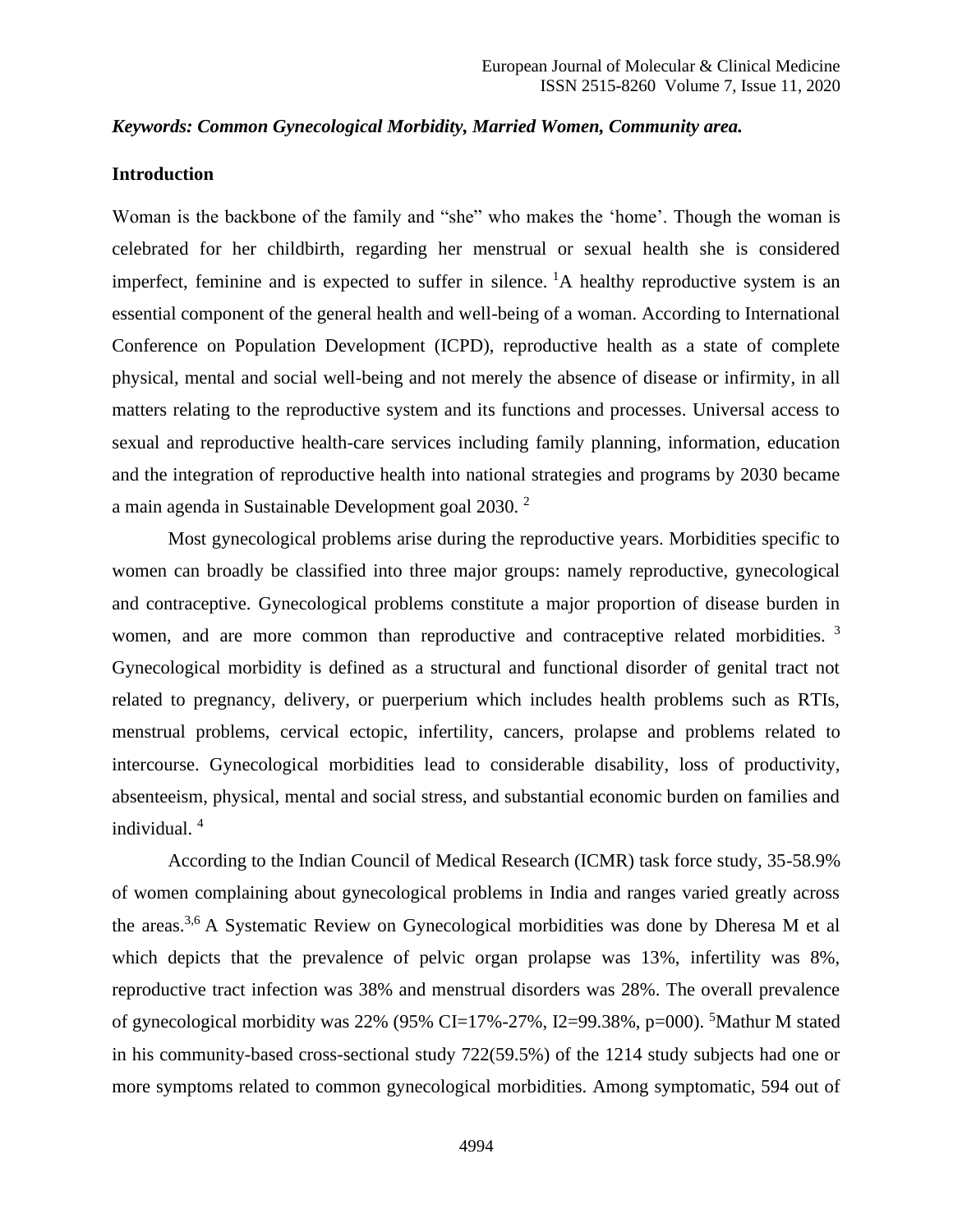277(82%) had one symptom. The commonest symptom was 'lower abdominal pain during menstrual period 419(34.5%) followed by symptoms of premenstrual syndrome (such as 'bloating' 328(27%) and 'irritability'269(22.2%) and 'breast tenderness' 218(18%). Other symptoms observed were 'scanty blood loss' 166(13.7%), 'shortened duration of blood flow'149(12.2%) and 'something coming out of vagina'140(11.5%).<sup>1</sup>

During the reproductive period most of the women undergo one or other symptoms of gynecological morbidity. Though these symptoms negatively affect their health, they rarely report to the health care system. They will neglect the symptoms and will not seek any health care services due to several barriers.<sup>3</sup> The occurrence of gynecological problems is increasing nowadays, but the awareness about those problems is very less due to various barriers. Purposeful ignorance of the symptoms of gynecological problems is a major factor to raise the complication in their later life. Therefore, the first step would be an assessment of the problem. Hence, the present study is contemplated to assess the prevalence of gynecological morbidity which will help to intervene further.

**Objectives:** The main objectives of the study were to assess the pattern of gynecological morbidities among the married women and the treatment-seeking behavior of women with gynecological morbidities.

### **Methodology:**

A quantitative approach with a non-experimental explorative research design was adopted. Two hundred (200) married women were selected by using purposive sampling technique. Women who married, age between 20-50 years, was resident of Shampur village, Khorda, Odisha, who gave consent, can understand and speak the Odia Language and present during the data collection period were included in the study.Pregnant women, women with any chronic illness were excluded from the study. The tools used to collect the data were 1. Socio-demographic questionnaire, 2. Questionnaire to assess the symptoms suggestive of Gynecological morbidities and 3. Questionnaire to assess the treatment-seeking behavior. Ethical clearance and permission were obtained from the Institutional Ethical Committee, SOA (DTU), and administrative permission obtained from the President of Shampur village. Informed written consent was taken from each participant. The data analyzed by using descriptive and inferential statistics. Information was collected by interview schedule. Data on socio-demographic factors, symptoms related to menstrual disorder, reproductive tract infection, pelvic inflammatory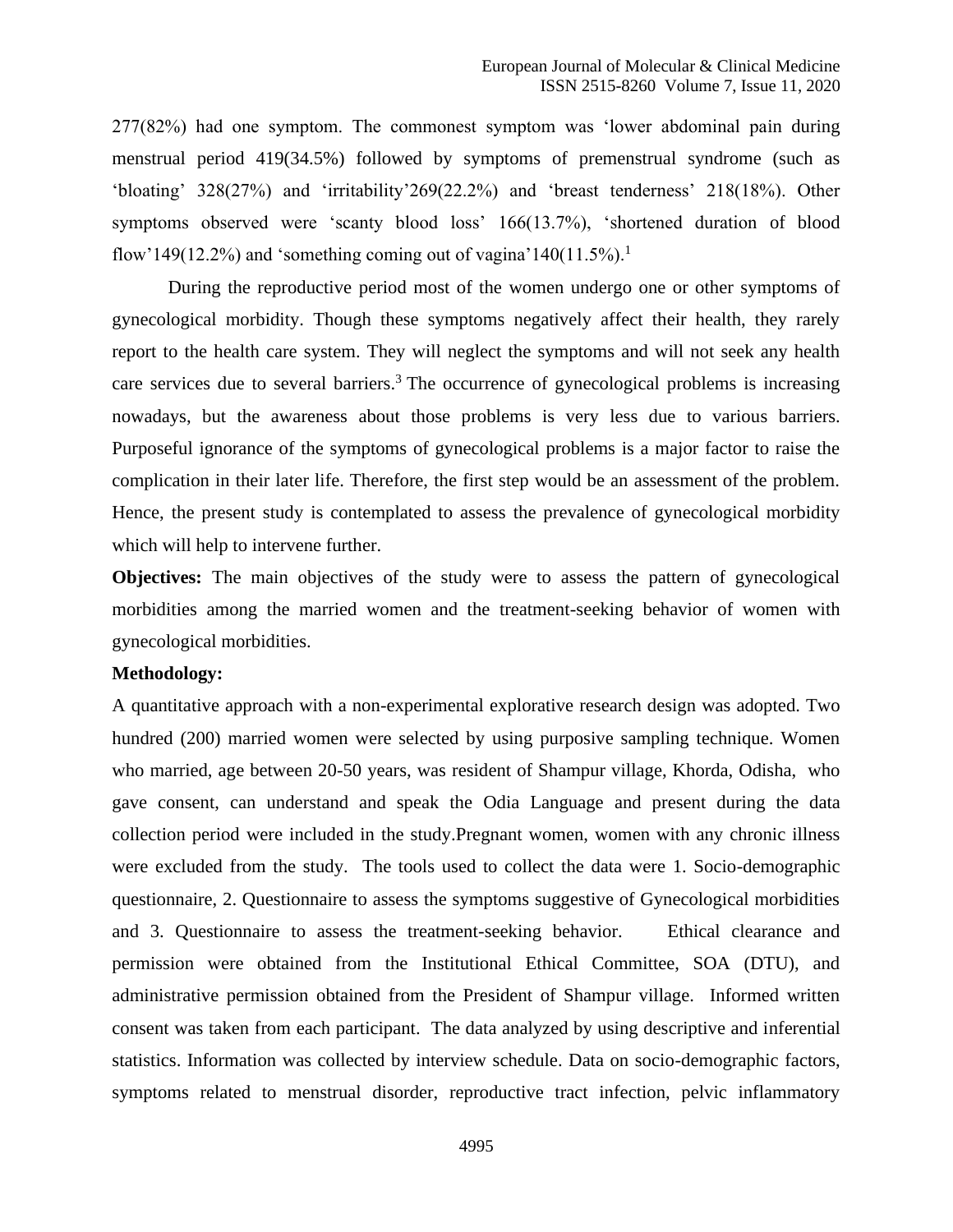disease, polycystic ovarian diseases, urinary tract infection, genital prolapsed, urinary incontinence, and fistula & health-seeking behavior was collected.The questionnaire was pretested and modified accordingly before the original survey. The data analyzed by using descriptive and inferential statistics.

### **Results**

Table 1. Frequency and percentage distribution of the demographic variables of married women

**N= 200**

| S. No          |                          | <b>Variables</b>                      | Frequency | Percentage (%) |
|----------------|--------------------------|---------------------------------------|-----------|----------------|
| 1              | Age (In years)           | $20 - 30$                             | 73        | 36.5           |
|                |                          | $31 - 40$                             | 67        | 33.5           |
|                |                          | $41 - 50$                             | 60        | 30             |
| $\overline{2}$ | <b>Education</b> status  | No formal education                   | 30        | 15             |
|                |                          | Primary                               | 47        | 23.5           |
|                |                          | Secondary                             | 58        | 29             |
|                |                          | Higher secondary                      | 49        | 24.5           |
|                |                          | Graduate and above                    | 16        | 08             |
| 3              | Occupation               | Housewife                             | 148       | 74             |
|                |                          | Working                               | 52        | 26             |
| 2a.            | If working, specify      | Skilled                               | 34        | 66             |
|                | the occupation           | Unskilled                             | 18        | 34             |
| $\overline{4}$ | family<br>Monthly        | 36,997 & above                        | 6         | $\overline{3}$ |
|                | income (In Rs)           | $18,498 - 36,996$                     | 40        | 20             |
|                |                          | 13,874 - 18,497                       | 56        | 28             |
|                |                          | 9,249 - 13,873                        | 68        | 34             |
|                |                          | 5547 - 9248                           | 20        | 10             |
|                |                          | 1866 - 5546                           | 10        | $\overline{5}$ |
| 5              | Parity                   | Nullipara                             | 19        | 9.5            |
|                |                          | Primi para                            | 57        | 28.5           |
|                |                          | Multipara (2-4 deliveries)            | 104       | 52             |
|                |                          | Grand multipara $(\geq 5$ deliveries) | 20        | 10             |
| 6              | Age at menarche          | $11 - 15$                             | 190       | 95             |
|                | (In years)               | $16 - 19$                             | 10        | 5              |
| $\overline{7}$ | Age at first             | $20 - 25$                             | 48        | 24             |
|                | childbirth (In<br>years) | $26 - 35$                             | 152       | 76             |
| 8              | Place of delivery        | Home                                  | 13        | 6.5            |
|                |                          | <b>Health Centre</b>                  | 32        | 16             |
|                |                          | Hospital                              | 155       | 77.5           |
| 9              | Mode of delivery         | Normal Vaginal delivery               | 130       | 65             |
|                |                          | Operative Vaginal delivery            | 5         | 2.5            |
|                |                          | Cesarean section                      | 65        | 32.5           |
| 10             | Complications            | Yes                                   | 136       | 68             |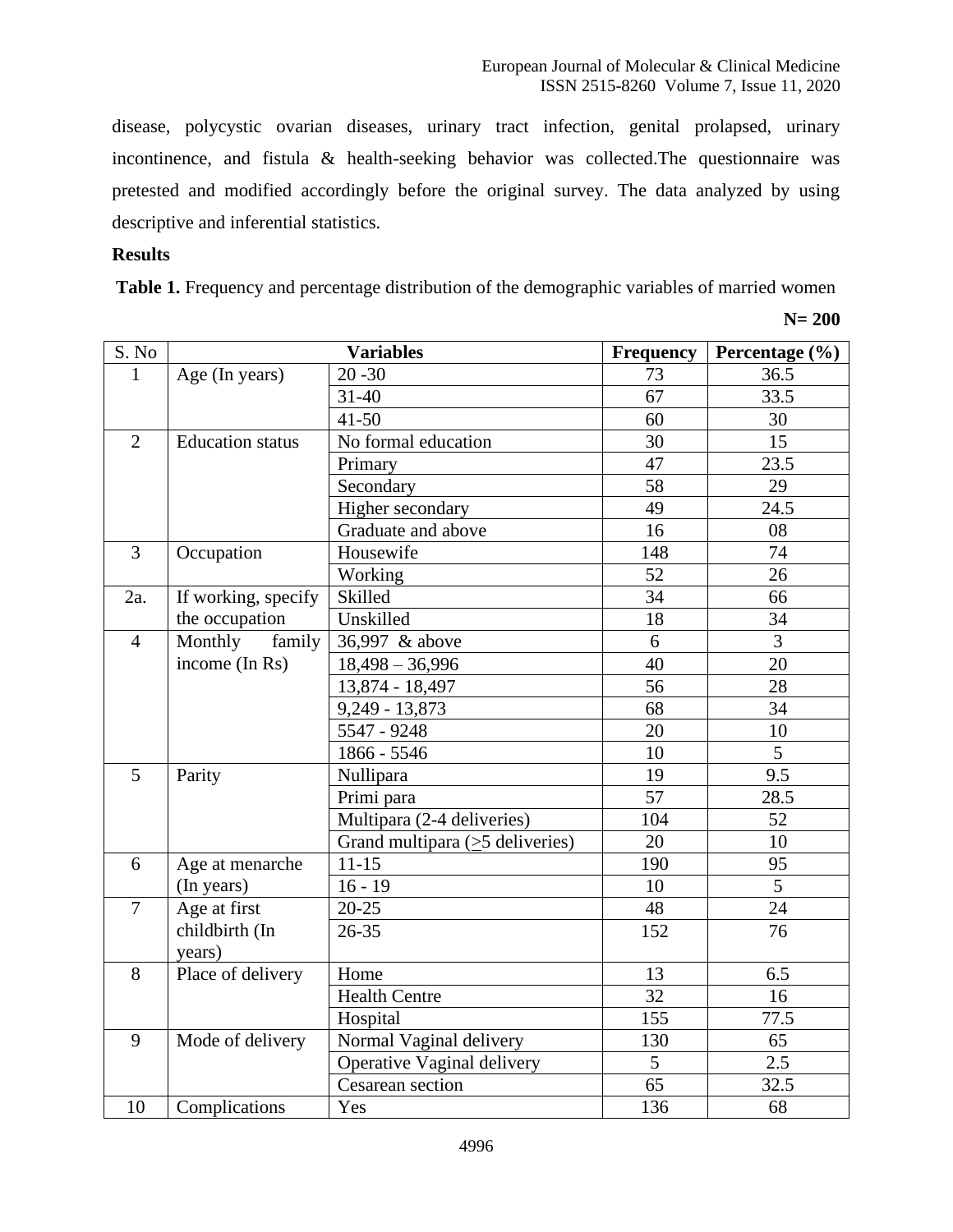| during childbirth | No               | 04      | ົ<br>ے ب |
|-------------------|------------------|---------|----------|
| Gynaecological    | Yes              | ⌒ー<br>ັ |          |
| Morbidities       | $\sqrt{ }$<br>No | .       | 56.5     |

Table No: 1 show the demographic characteristics of the study participants which depicts that highest percentage of the women belongs to the age group of 20-30 years (36.5%), had higher secondary education (24.5%), having the monthly family income of 9,249 - 13,873 (34%), were multipara (2-4 deliveries) (52%). The majority were housewives (74%) among them 66% were skilled workers. The majority of the women attained menarche at the age of 11-15 years (95%), delivered the first child at 26-35 (76%), delivered in hospital (77.5%), delivered through Normal Vaginal delivery (65%) and developed complications during childbirth (68%).

**Table 2.**Frequency and percentage distribution of the Gynecological Morbidities (Multiple responses)

|               |                                      |                  | $N=200$            |
|---------------|--------------------------------------|------------------|--------------------|
| S.No          | <b>Gynecological Morbidities</b>     | <b>Frequency</b> | Percentage $(\% )$ |
|               | Premenstrual symptoms                | 167              | 83.5               |
|               | <b>Menstrual abnormalities</b>       | 169              | 84.5               |
| $\mathcal{R}$ | <b>Reproductive Tract Infections</b> | 168              | 84                 |
|               | Poly Cystic Ovarian Disease-         | 118              | 59                 |
|               | Urinary Tract Infections (UTI)       | 168              | 84                 |
|               | Urinary Incontinence                 | 86               | 43                 |
|               | <b>Genital Prolapse</b>              |                  | 26                 |

Table No 2 shows the frequency & percentage distribution of the symptom suggestive of gynecological morbidities. Among 200 women 167 (83.5%) had reported premenstrual symptoms, 169 (84.5%) had menstrual abnormalities, each 168 (84%) had Reproductive Tract Infections &Urinary Tract Infections (UTI), 118(59%) had symptom suggestive of Poly Cystic Ovarian Disease and 86 (43%) had urinary incontinence and 52 (26%) had symptoms suggestive of genital prolapse.

**Table No: 3** Frequency percentage distribution of the premenstrual symptoms (Multiple responses)  **N= 167**

|      | $11 - 111$                   |                  |                   |
|------|------------------------------|------------------|-------------------|
| S.No | <b>Premenstrual symptoms</b> | <b>Frequency</b> | <b>Percentage</b> |
|      | Abdominal pain               | 78               | 46.7              |
|      | Lower back pain              |                  | 40.1              |
|      | Mood swings                  | 66               | 39.5              |
|      | Irritability                 | 66               | 39.5              |
|      | Anxiety                      | 55               | 32.9              |
|      | Sore breast                  |                  | 27.5              |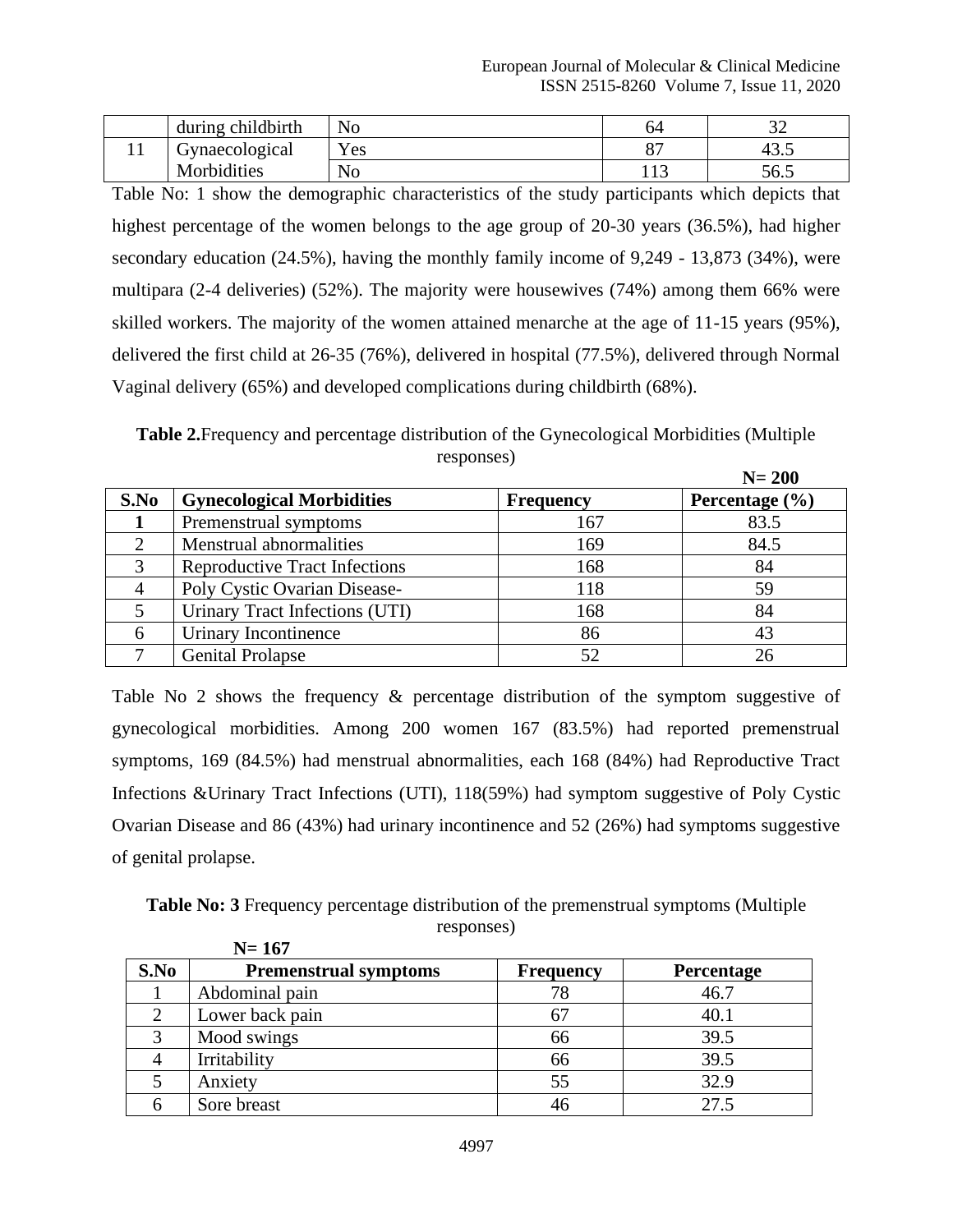|    | Headache                   |    | 27.5 |
|----|----------------------------|----|------|
|    | Anger                      | 43 | 25.7 |
|    | Fatigue                    |    | 20.3 |
| 10 | Depression                 |    | 19.  |
|    | Difficult in concentrating |    | 3.   |

Table No 3 shows the premenstrual symptoms of married women. Out of 200 women, 167 (83.5%) reported premenstrual symptoms, among the most common symptom reported, was abdominal pain (46.7%) followed by lower back pain (40.1%), mood swings and irritability (39.5%), anxiety (32.9%), headache and sore breast (27.5%), anger (25.7%), fatigue (20.3%), depression (19.1%), and lowest percentage (13.1%) of women had difficulty in concentrating.

**Table No: 4**Frequency percentage distribution of the symptoms suggestive of menstrual abnormalities (Multiple responses)

| $N = 169$ |
|-----------|
|-----------|

| S. No | <b>Menstrual abnormalities</b>       | <b>Frequency</b> | Percentage |
|-------|--------------------------------------|------------------|------------|
|       | Painful menstruation                 |                  | 50.8       |
| 2     | Prolonged duration of menstrual flow | 75               | 44.3       |
| 3     | Oligomenorrhea $-$ more than 35 days |                  | 26.6       |
| 4     | Polymenorrhea – Less than 21 days    | 35               | 20.7       |
|       | Absence of menstruation              | 28               | 16.5       |
|       | Excessive menstrual flow             |                  | 15.2       |

`Table No 4 shows symptoms suggestive of menstrual abnormalities of married women. Out of 200 women, 169(84.5%) reported symptom suggestive of menstrual abnormalities, among the most common symptom reported was painful menstruation (50.8%), followed by prolonged duration of menstrual flow (44.3%), oligomenorrhea (26.6%), polymenorrhea (20.7%), Absence of menstruation (16.5%) and excessive menstrual flow (15.3%).

# **Table No: 5 Frequency percentage distribution of the symptoms suggestive of reproductive tract infections (Multiple responses)**

| S.No | <b>Reproductive Tract Infections</b>                               | <b>Frequency</b> | <b>Percentage</b> |
|------|--------------------------------------------------------------------|------------------|-------------------|
|      | Itching in or around the vagina                                    |                  | 45.8              |
|      | Burning or irritation in the vagina (include<br>bumps and blister) | 52               | 30.9              |

| $N = 168$ |
|-----------|
|-----------|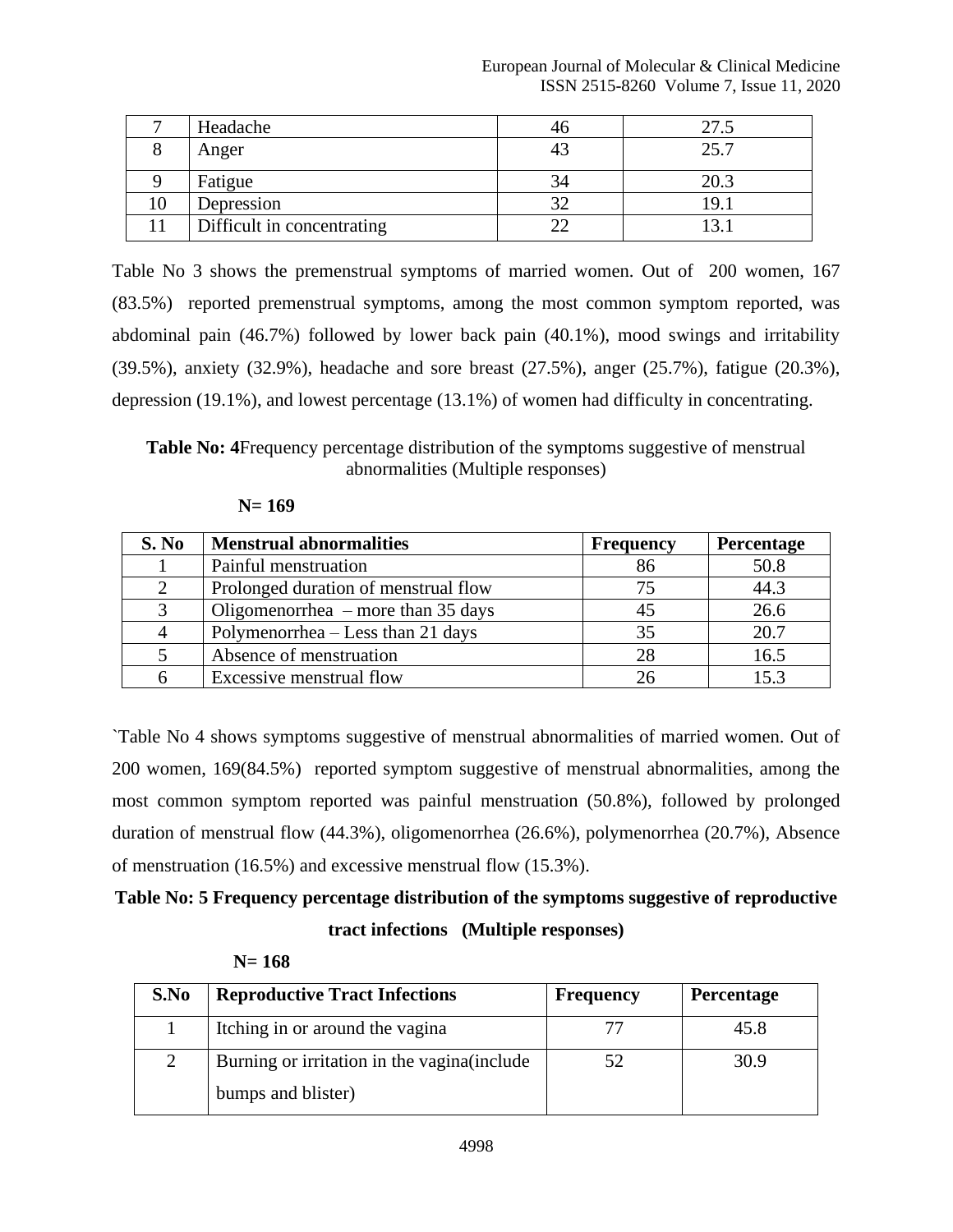| Pain during intercourse       | 32 | 19.04 |
|-------------------------------|----|-------|
| Discomfort during intercourse | 26 | 15.4  |
| Severe back pain              | つつ | 13.09 |
| Severe abdominal pain         | ın |       |

Table No 5 shows symptoms suggestive of reproductive tract infections of married women. Out of 200 women 168 (84%) reported symptom suggestive of reproductive tract infections, among the most common symptom reported was itching around the vagina (45.8%), burning or irritation in the vagina (30.9%), pain during intercourse (19.4%), discomfort during intercourse (15.4%), severe back pain (13.09%), lowest percentage (9.5%) had severe abdominal pain.

# **Table No: 6 Frequency percentage distribution of the symptoms suggestive of Poly Cystic Ovarian Disease (Multiple responses)**

| S.No | <b>Symptom suggestive of PCOD</b> | Rank | <b>Frequency</b> | Percentage |
|------|-----------------------------------|------|------------------|------------|
|      | Acne                              |      | 56               | 47.4       |
|      | Irregular period                  |      | 46               | 38.9       |
| 3    | Excessive facial and body hair    |      | 3.               | 26.2       |
| 4    | Feeling of fullness of abdomen    |      | 25               | 21.1       |

Table No 6 shows symptoms suggestive of Poly Cystic Ovarian Disease of married women. Out of 200 women, 118 (59%) reported symptom suggestive of Poly Cystic Ovarian Disease, among the most common symptom reported was acne (47.4%), followed by an irregular period (38.9%), excessive facial and body hair (26.2%) and 21.1% had the feeling of fullness of abdomen.

# **Table No: 7 Frequency percentage-wise distribution of the symptoms suggestive of Urinary Tract Infection (Multiple responses)**

| S.No | <b>Symptoms suggestive of UTI</b> | <b>Frequency</b> | <b>Percentage</b> |
|------|-----------------------------------|------------------|-------------------|
|      | Foul-smelling urination           |                  | 38.6              |
|      | Increase urge to urinate          |                  | 27.9              |
|      | Cloudy and dark urine             |                  | 20.8              |
|      | Painful/ Burning urination        |                  | 19.04             |

 **N= 168**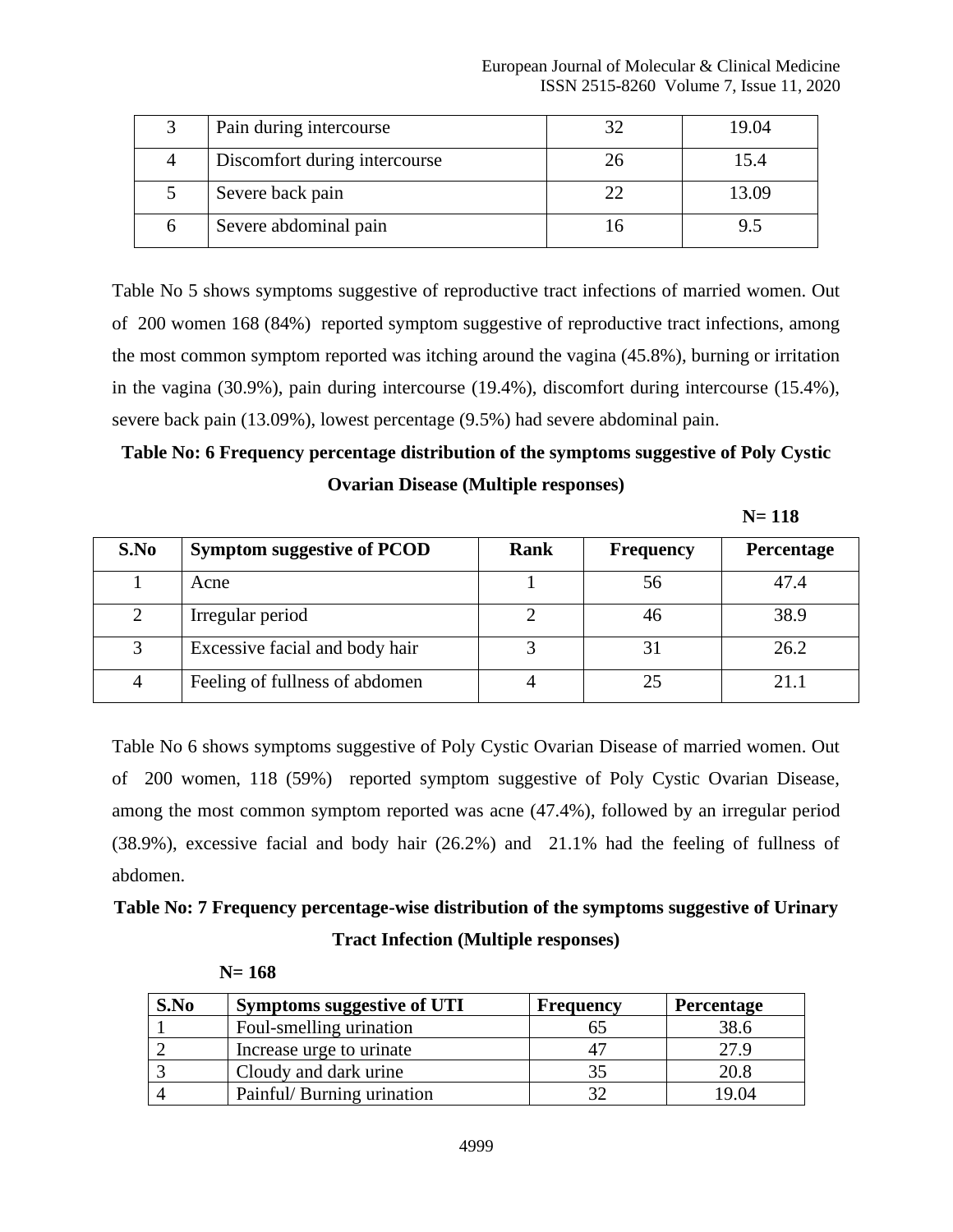|  | . |  |
|--|---|--|
|  |   |  |

Table No 7 shows symptoms suggestive of Urinary Tract Infection of married women. Out of 200 women, 168 (84%) reported symptom suggestive of Urinary Tract Infection, among the most common symptom reported was foul-smelling urination (38.6%), followed by increase urge to urinate (27.9%), cloudy and dark urine (20.8%), painful urination (19.04%) and 11.3% had blood in the urine.

# **Table No: 8 Frequency percentage-wise distribution of the symptoms suggestive of Urinary Incontinence (Multiple responses)**

 **N= 86**

| S.No | <b>Symptoms suggestive of urinary</b>    |                  |                   |
|------|------------------------------------------|------------------|-------------------|
|      | incontinence                             | <b>Frequency</b> | <b>Percentage</b> |
|      | Frequent urination                       | 38               | 44.18             |
|      | Dribbling of urination while sneezing or |                  |                   |
|      | coughing                                 | 32               | 37.20             |
|      | Urge to urinate                          | 33               | 38.37             |

Table No 7 shows symptoms suggestive of urinary incontinence of married women. Out of 200 women 86 (43%) reported symptom suggestive of urinary incontinence, among the most common symptom reported was frequent urination (44.18%), followed by dribbling of urination while coughing or sneezing  $(37.20%)$  and urge to urinate  $(38.37%).$ 

# **Table No: 8 Frequency & Percentage-wise distribution of the symptoms suggestive of Genital Prolapse (Multiple responses)**

 **N= 52**

| S. No                       | <b>Symptoms suggestive of Genital Prolapse</b> | <b>Frequency</b> | Percentage |
|-----------------------------|------------------------------------------------|------------------|------------|
|                             | Difficulty in passing stool                    | 31               | 59.6       |
| $\mathcal{D}_{\mathcal{L}}$ | Discomfort in walking                          | 25               | 48.07      |
| 3                           | Feeling of something coming out from the       | 16               | 30.7       |
|                             | vagina while walking                           |                  |            |
|                             | Difficulty in passing urine                    | 12               | 23.07      |
|                             | Feeling of dragging sensation on pelvic region | 10               | 19.2       |
|                             | Dragging pain in pelvis                        | 6                | 11.5       |
|                             | Dyspareunia                                    | 2                | 57         |

Table No 8 shows symptoms suggestive of Genital Prolapseof married women. Out of 200 women, 168 (84%) reported symptom suggestive of Genital Prolapse, among the most common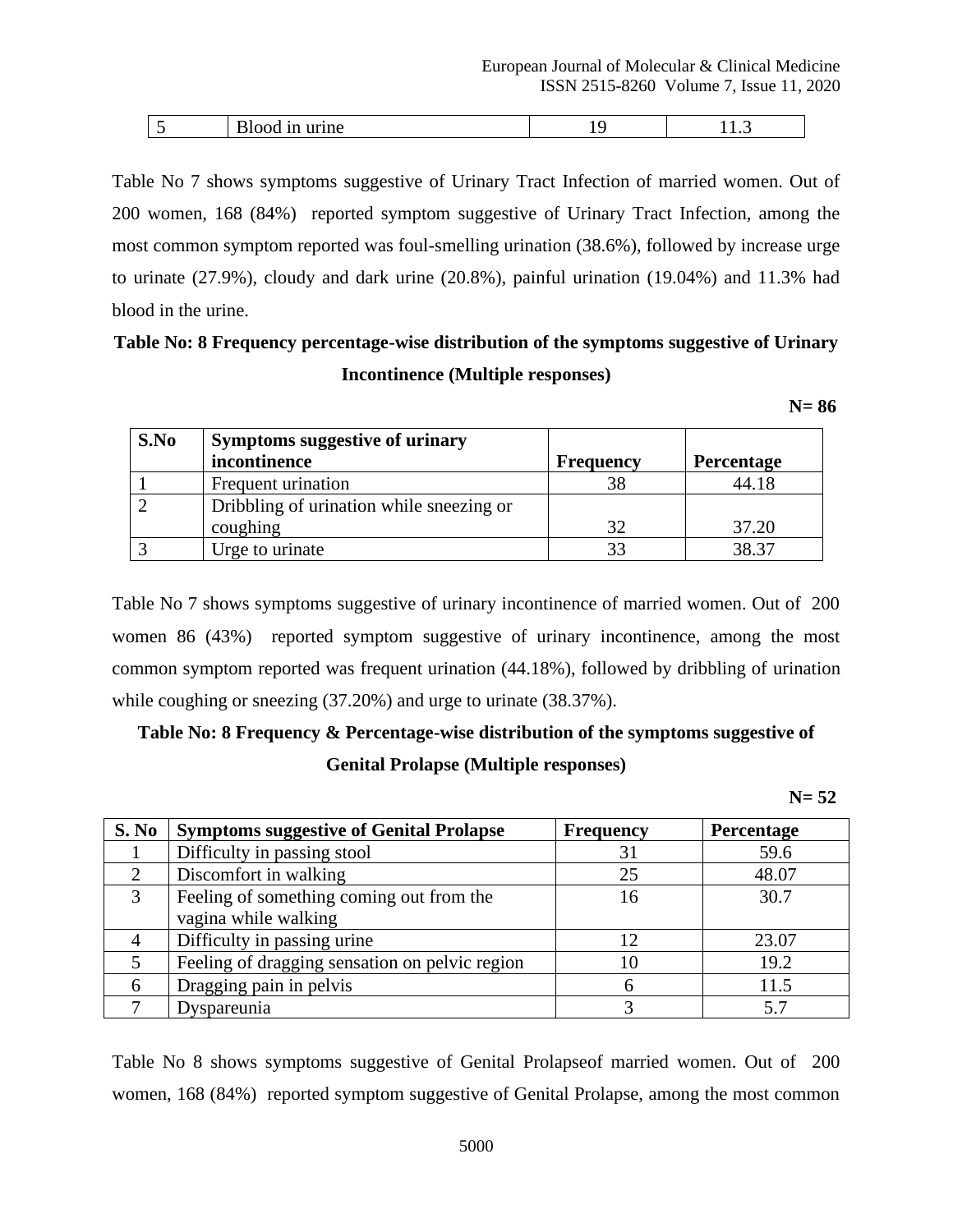symptom reported was difficulty in passing stool (59.6%), followed by discomfort in walking (48.01%), feeling of something coming out from vagina while walking (30.7%), difficulty in passing urine (23.07%), feeling of dragging sensation on pelvic region (19.2%), dragging pain in pelvic (11.5%), and lowest percentage had (5.7%) had dyspareunia.

## **Table No: 9 Frequency percentage distribution of the symptoms suggestive of Genital Prolapse**

 **N= 183**

| S.No           | <b>Treatment seeking Behaviour</b> |                                        | <b>Frequency</b> | Percentage |
|----------------|------------------------------------|----------------------------------------|------------------|------------|
| 1              | Taking                             | Yes                                    | 152              | 83.06      |
|                | Treatment                          |                                        |                  |            |
|                |                                    | N <sub>o</sub>                         | 31               | 16.93      |
| $\overline{2}$ | Treatment type                     | Medication prescribed by the Physician | 118              | 77.63      |
|                |                                    | Homeopathy                             | 15               | 9.87       |
|                |                                    | Home remedies                          | 13               | 8.55       |
|                |                                    | Over the counter drugs                 | 3                | 1.97       |
|                |                                    | Faith healer                           | $\overline{2}$   | 1.31       |
| 3              | Reason for not                     | Distance from the facility             | 12               | 38.71      |
|                | taking treatment                   | No support from family member          | 9                | 29.03      |
|                |                                    | <b>Financial Problem</b>               | 20               | 64.52      |
|                |                                    | No trust in medical treatment          | 7                | 22.58      |

Table No: 9 shows the treatment-seeking behavior of the women with gynecological morbidities. Out of 200 women 183 had one or other gynecological problems. Among them 152(83.06%) taking treatment. The majority of the women taking physician-prescribed medications (77.63%), followed by homeopathy (9.87%), home remedies (8.55%), over the counter drugs (1.97%), and 1.31% went to a faith healer. The highest percentage of women (38.71%) reported that "distance from the facility" as a reason for not taking treatment.

## **Discussion:**

The present study was supported by Naga Tulasi et al found that the majority of 356 (44.5%) women reported having at least one current gynecological symptom out of 800 women. 29.5 % were suffering from menstrual problems, followed by low backache (12.1%), abnormal vaginal discharge (6.9%), and lower abdominal pain (3.5 %), infertility (2.4%). Out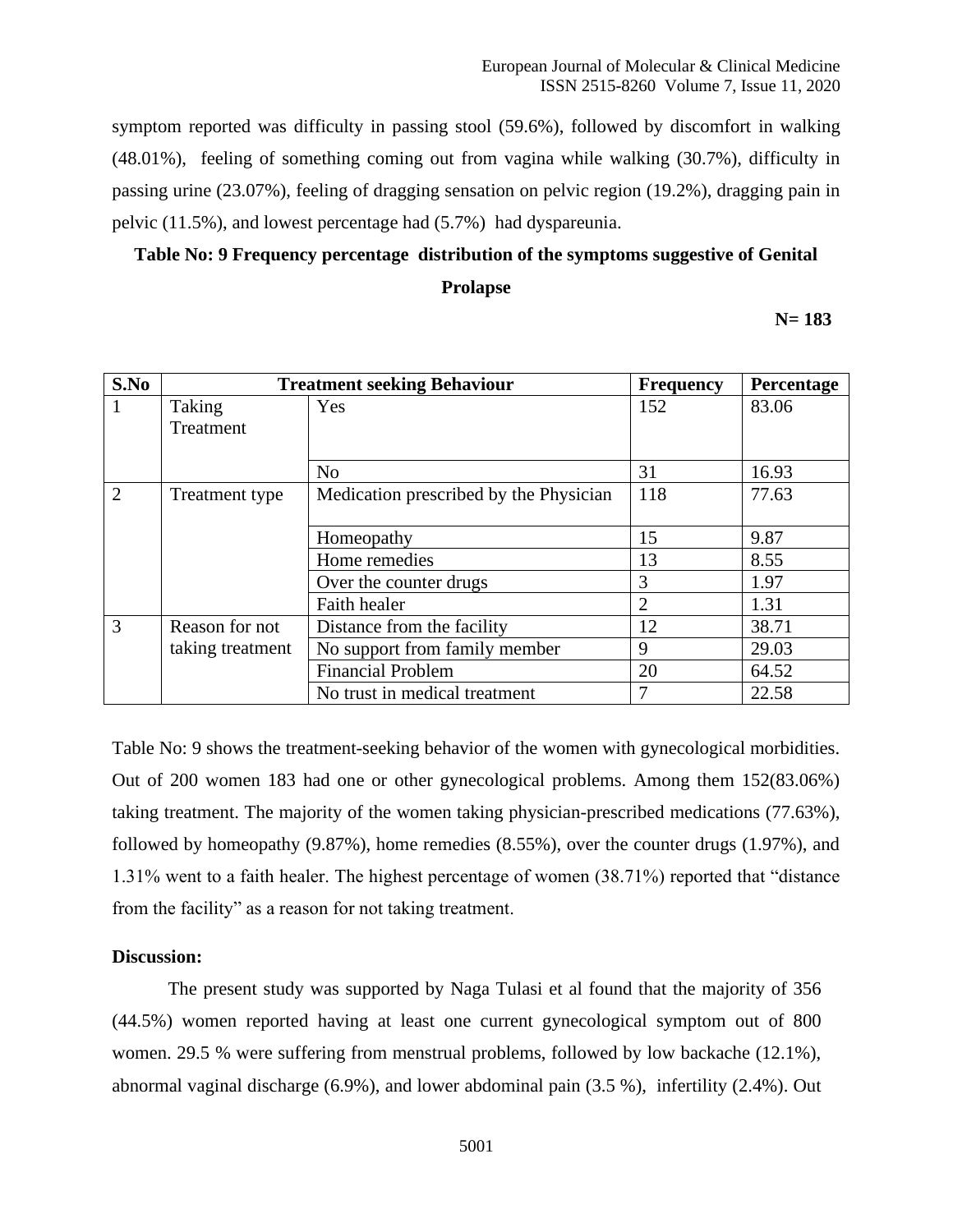of 236 women who reported menstrual problems, 70.8% reported dysmenorrhea, 19.9% had oligomenorrhoea and 17.8 % had menorrhagia. Frequent burning micturition (2.4%), pain during intercourse (1.4%), itching in the genital region (0.9%) and post-coital bleeding (0.1%) also been reported.<sup>8</sup>

Inamdar IF et al found that out of 169 samples, 118 had gynaecological morbidities i.e reproductive tract infection (25.2%), menstrual disorder(46.8%), pelvic organ prolapse (15.2%), infertility (11.6%), pelvic inflammatory disease (1.07%), stress urinary incontinence (5.87%), cervical dysplasia (8.13%), urinary tract infection (4%), premature menopause (3.47%), uterine malformation(0.13%) and fistula(0.67%).<sup>9</sup>

Gopalakrishnan S et al found that about 67% of study participants suffered from one or more gynecological problems such as menorrhagia, lower abdominal pain, dysmenorrhea, and abnormal vaginal discharge. UTI (14%) and RTI (11.6%) were the most commonly diagnosed gynecological morbidity. <sup>10</sup>

Mathew L stated that out of 330 women, 219 reported symptom suggestive of gynecological morbidity among them, 63.9% women had taken some form of treatment and 45% of the women went only to a private hospital.  $3\overline{ }$ 

#### **Conclusion**

This study indicates that the prevalence of gynecological morbidity is very high among the rural women in ShampurVillage. The perception level of rural women towards the reproductive morbidity is a matter of great concern and requires immediate attention. The result of this study will become a matter of discussion among the policymakers.

#### **Funding:** None

**Ethical statement:** This study was approved by the institutional ethical committee and the prior consent of the patient of the patients was taken before the collection of samples.

**Conflict of interest:** The author declares that there was no conflict of interest.

### **References**

1. Mathur M, Das R, Vibha. Common gynecological morbidities among married women in a resettlement colony of East Delhi. Int J Reprod Contracept Obstet Gynecol 2017; 6: 5330-5.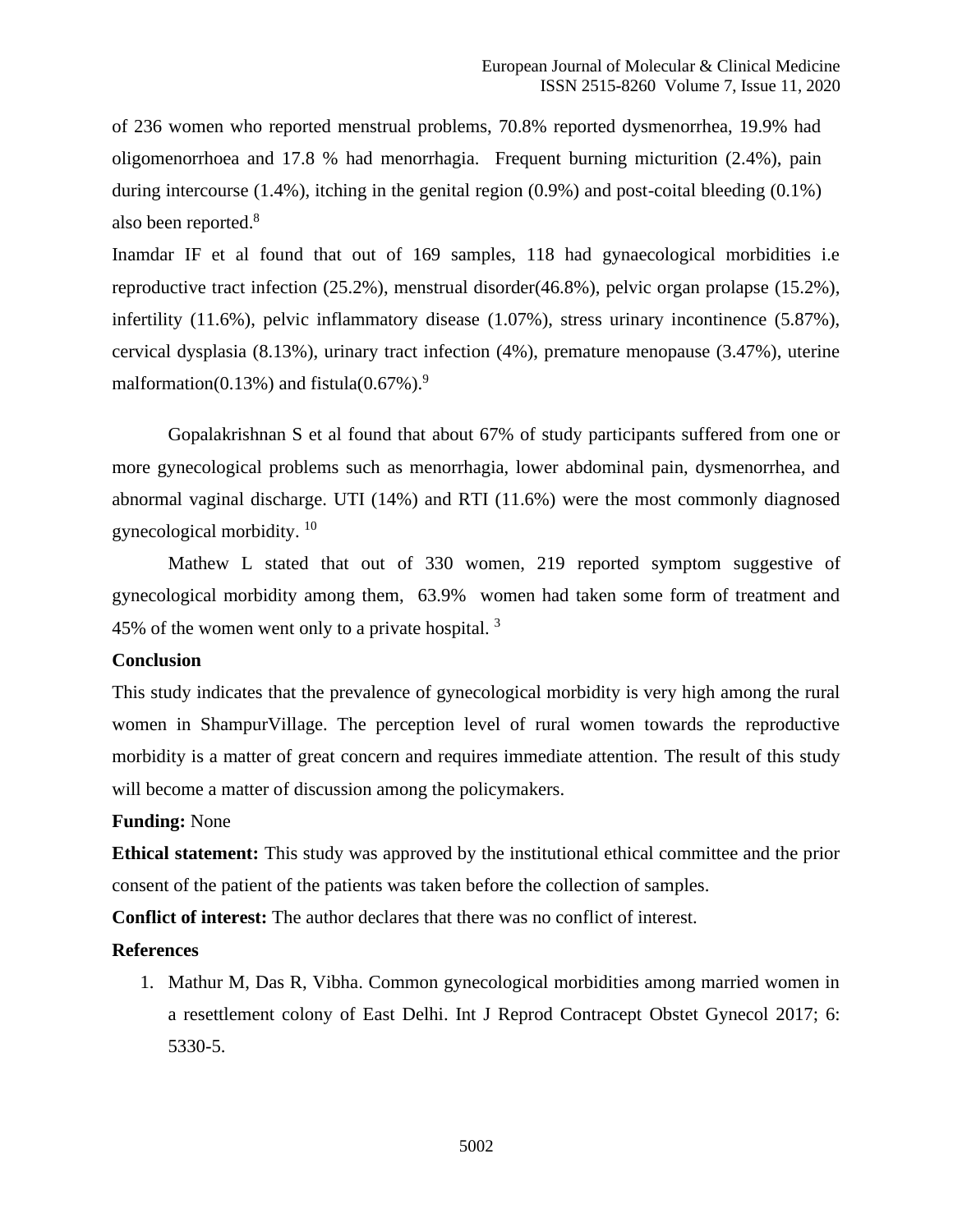- 2. Reproductive Health Policies. United Nations, Department of Economic and Social Affairs, Population Division (2017). Reproductive Health Policies 2017: Data Booklet (ST/ESA/
SER.A/396). Available from: [https://www.un.org/en/development/desa/population/publications/pdf/policy/reproductive](https://www.un.org/en/development/desa/population/publications/pdf/policy/reproductive_health_policies_2017_data_booklet.pdf) [\\_health\\_policies\\_2017\\_data\\_booklet.pdf](https://www.un.org/en/development/desa/population/publications/pdf/policy/reproductive_health_policies_2017_data_booklet.pdf)
- 3. Mathew L, Ansuya, Francis LAJ. Prevalence of Gynaecological Morbidity and Treatment Seeking Behaviour among married Women in Rural Karnataka: A Cross-Sectional Survey. J Krishna Institute Med Sci Univ2017; 6(3): 84-93.
- 4. Singh S. Reproductive morbidity among the rural women in Maharashtra 2006; 4: 1-10. Available from:

<https://pdfs.semanticscholar.org/0615/5a5edaa9b0f701073bffcc82996d790fde8e.pdf>

- 5. Dheresa M, Assefa N, Berhane Y, Worku A, Mingiste B, et al. Gynecological Morbidity among Women in Reproductive Age: A Systematic Review and Meta-Analysis. J Women's Health Care. 2017. 6: 367-71.
- 6. Abraham A, Varghese S, Satheesh M, Vijayakumar K, Gopakumar S, Mendez AM. Pattern of gynecological morbidity, its factors and Health seeking behavior among reproductive age group women in a rural community of Thiruvananthapuram district, South Kerala. Ind J Comm Health 2014:26(3); 230-237
- 7. Susila T, Gautam R. Gynecological Morbidities in a Population of Rural Postmenopausal Women in Pondicherry: Uncovering the Hidden Base of the Iceberg. The Journal of Obstetrics and Gynecology of India. 2014: 64(1): 53–
- 8. Tulasi N. P1 Self ReportedGynaecological Morbidity Among Currently Married Women In Urban Slums Of Kakinada City, Andhra Pradesh."IOSR Journal of Dental and Medical Sciences (IOSR-JDMS), vol. 17, no. 7, 2018, pp 04-07
- 9. Dr. R.d. Shriwastav, Dr. Vidya Jadhav, Dr. Taklikar Jyotsna M., Dr. Sanjay Patil, "THE CLINICAL PROFILE OF HIGH RISK PREGNANCIES", International Journal of Medical Research and Pharmaceutical Sciences, Volume 3 Issue 10, 2016, pp 43-46
- 10. Inamdar I.F, Sahu Priyanka C, Doibale M.K. Gynaecological morbidities among evermarried women: A community-based study in Nanded city, India. IOSR J Dental Med Sci 2013; 7(6): 5-11.
- 11. Sk. Nuzhath Samreen, Dr. Myle Akshay Kiran, Dr. Qadrie Lathif, Dr. Uma Chintha, Dr.